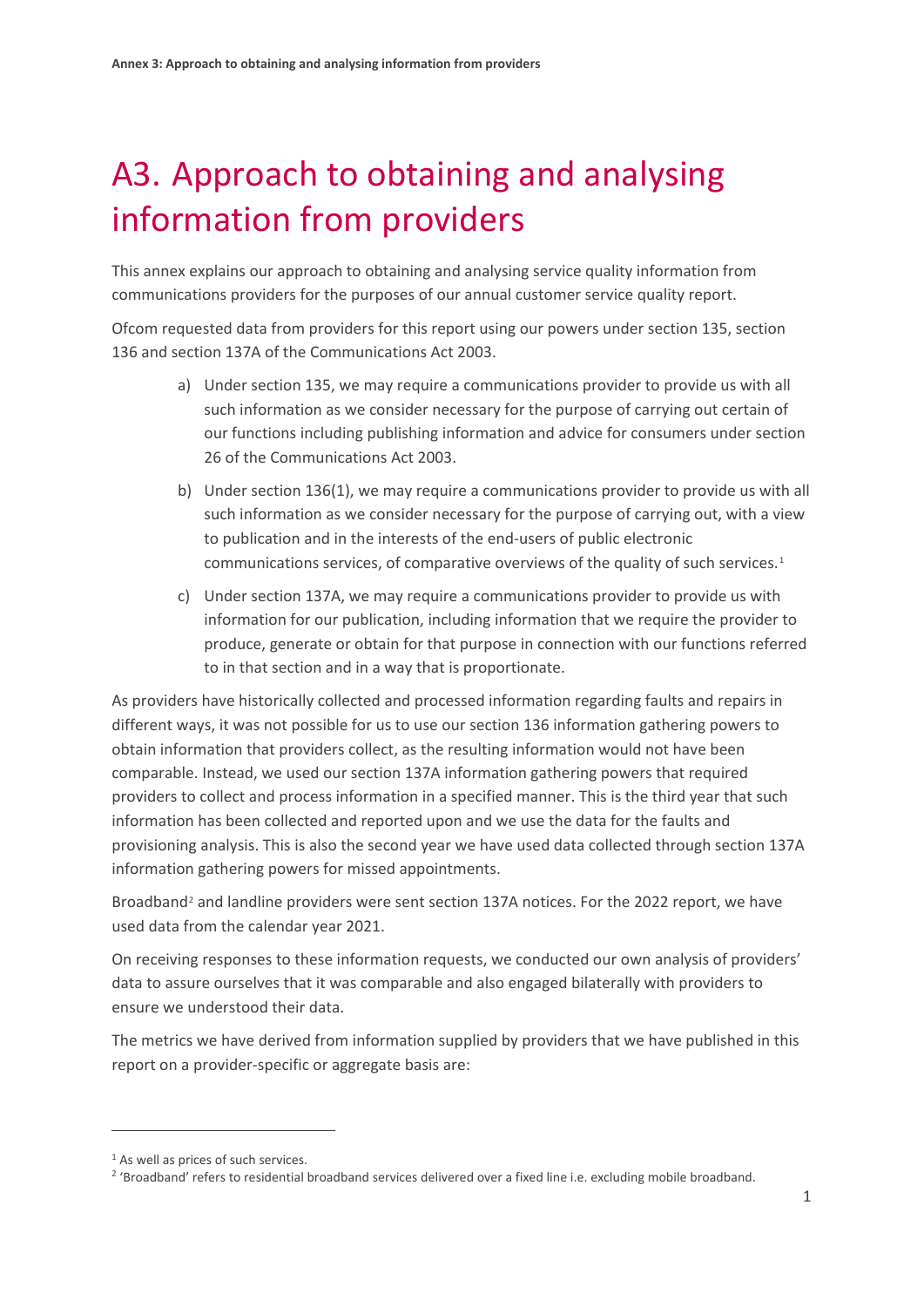#### **Customer service metrics (fixed and mobile services)**

- i) Customer contacts with provider by channel [aggregate].
- ii) Overall average call waiting time [provider-specific].
- iii) The percentage of calls ended while the customer was queuing to speak to a customer service agent [provider-specific].
- iv) Complaints as a proportion of subscribers [provider-specific].

#### **Provisioning metrics (landline and broadband services)**

- v) Proportion of provisioning orders completed by the agreed date [provider specific].
- vi) Average time taken to complete a landline and/or broadband order [providerspecific].
- vii) Average time taken to complete a landline and / or broadband order, by provisioning event [provider-specific].
- viii) Average time taken to complete a landline and / or broadband order, by technology delivered [aggregate].

#### **Fault metrics (landline and broadband services)**

- ix) Reported faults per 1,000 customers per month [provider-specific].
- x) Cause of fault by responsibility [aggregate]
- xi) Time to repair Total Loss of Service faults (median time and distribution of time) [provider-specific].
- xii) Time to repair Total Loss of Service faults when engineer was / was not required [aggregate].
- xiii)Proportion of re-contacts within 48 hours [provider-specific].

#### **Missed appointment metrics (landline and broadband services)**

xiv)Proportion of missed appointments (provisioning and repairs combined) [provider specific].

In this annex, we set out how we have derived these metrics from the data supplied by providers. Unless otherwise specified, all metrics have been calculated based on data for the entire calendar year 2021.

#### **In scope providers**

The threshold for providers to be included in the scope of our residential information request was that they had 1.5% share of the residential consumer broadband, landline or mobile pay-monthly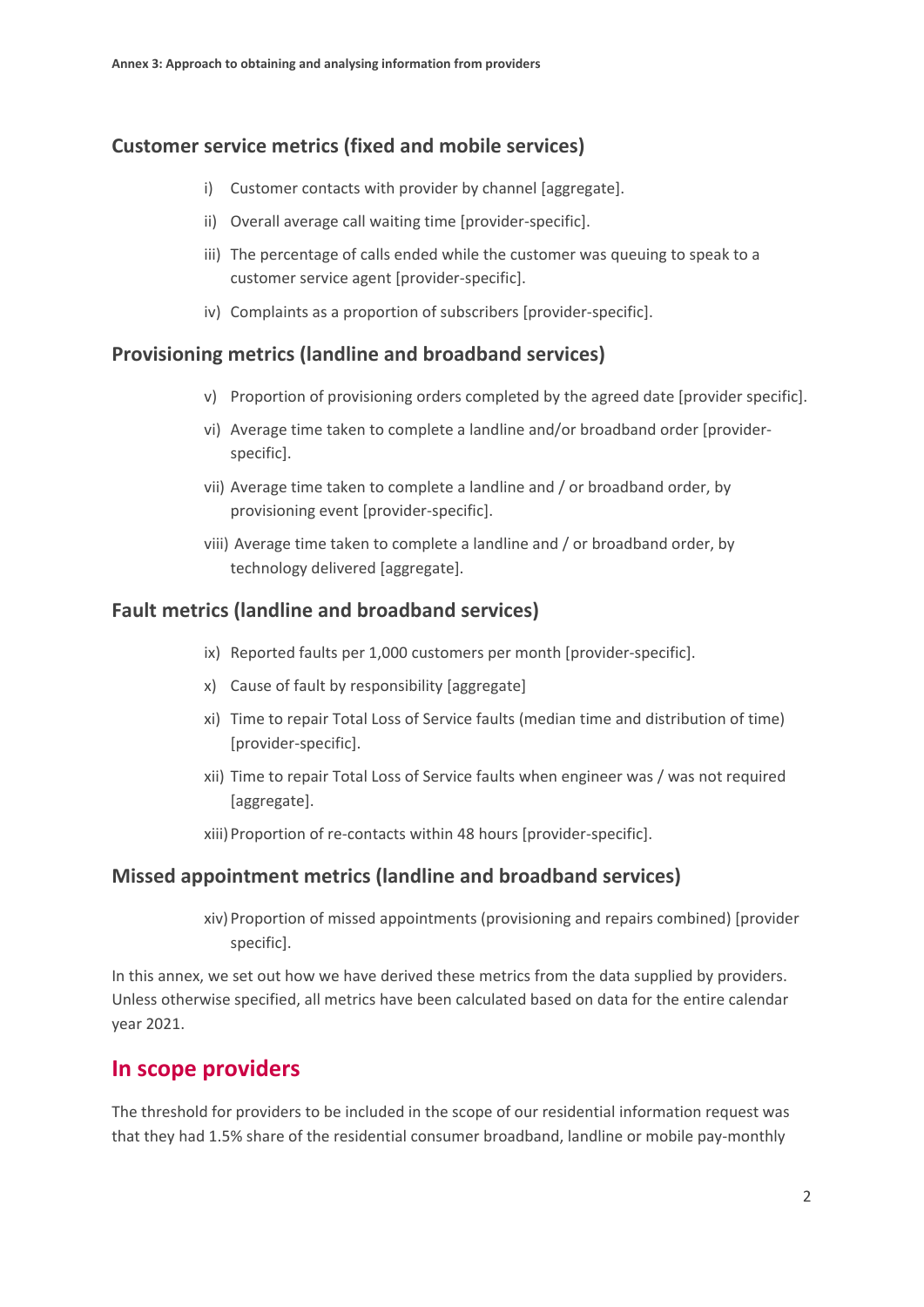markets throughout 2021 (this is the same criteria that we have used in our quarterly Telecoms and pay-TV complaints reports which we have been publishing since 2011).

The providers included in this Comparing Customer Service 2022 report are: BT, BT Mobile, EE, iD Mobile, Lycamobile, O2, NOW Broadband, Plusnet, Sky, TalkTalk, Tesco Mobile, Three, Virgin Media, Virgin Mobile and Vodafone. KCOM was also included as the universal service provider in Hull. Post Office has been removed from our analysis, as in March 2021 Post Office completed the sale of its broadband and landline services to Shell Energy and exited the telecoms market. This year, NOW Broadband has been added to the analysis.

In some cases, although providers were in scope of the report, they were not able to provide information in line with the definitions we had specified to obtain comparable data. Where we did not believe that a meaningful comparison could be made with an individual provider's data, we excluded them from our provider-specific analysis.

In some instances, while the information provided by a particular provider was not supplied on a sufficiently comparable basis to publish in a provider-specific form, we included it in our aggregate metrics if we believed this would contribute to giving a meaningful indication of cross-sector performance that would be useful to consumers.

## **Customer service metrics (broadband / landline and mobile services)**

#### **Metric i): Customer contacts with provider by channel [aggregate]**

We asked providers to specify the number of contacts by channel from prospective and existing customers (phone, webchat, email/online contact form, letter, mobile application and other). Due to differences in the way each provider was able to report on usage of mobile apps, these were excluded from the calculations.

We calculated the proportion of contacts that were made by phone across these providers by dividing the total number of phone contacts made to providers by the total number of contacts for all providers (excluding use of mobile apps). We used the same approach to calculate the proportion of contacts by webchat, email/online contact form, letter and other channels. NOW Broadband has been added to the analysis this year, so results for broadband and landline services are not comparable with previous years.

Two providers were unable to split the number of written communications received in letters, one provider the number of contacts in email/online contact form and another one the number of contacts through webchat between their mobile and fixed services. For these providers we took the number of letters / email or online contact forms / webchat contacts received across both fixed and mobile services and reapportioned them according to the total contacts made for both fixed and mobile. One provider was unable to split the number of written communications received (email vs letter). For this provider we took the ratio of letters to emails observed across all other providers and applied this split to their data before calculating the industry averages.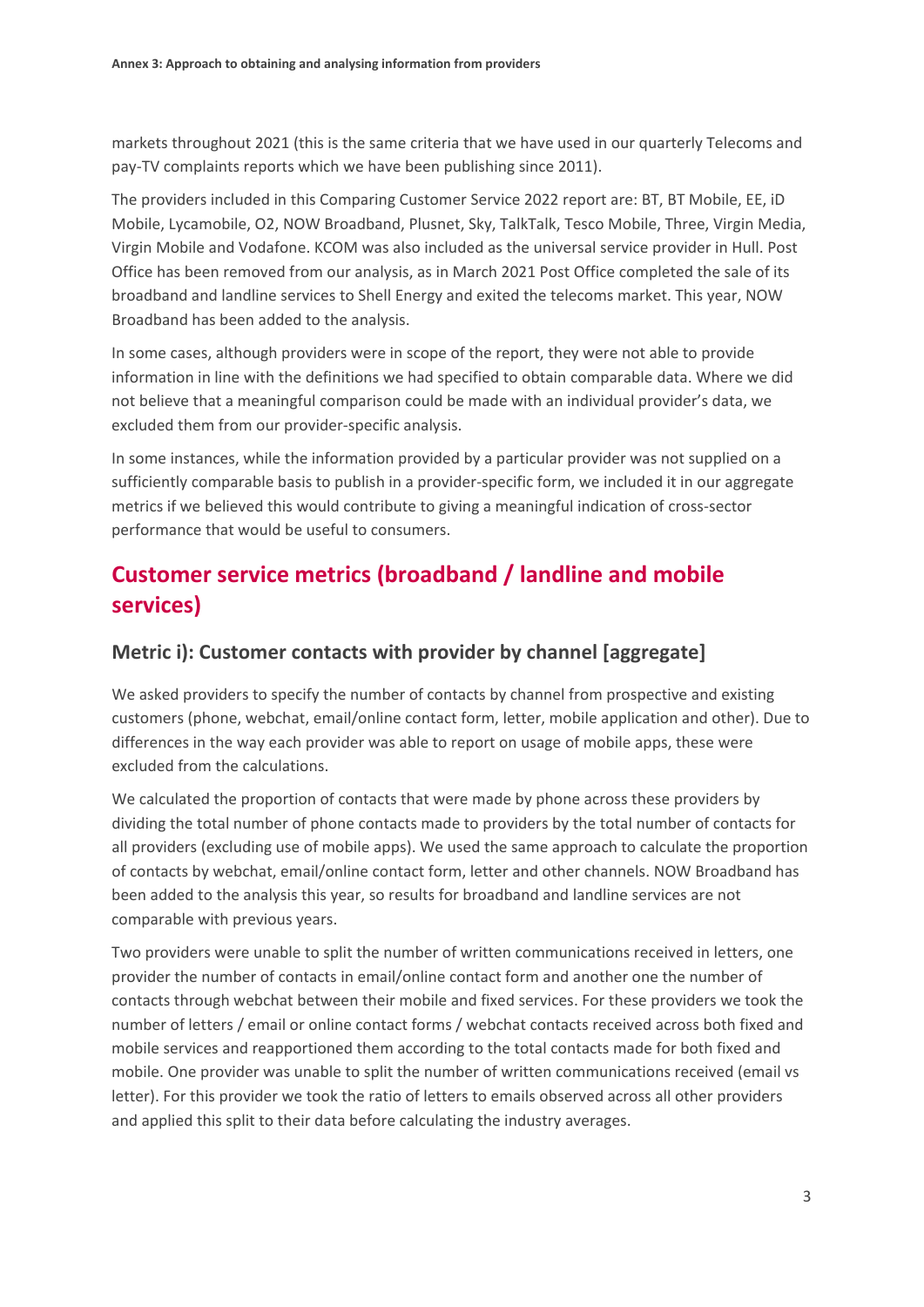## **Metric ii): Overall average call waiting time [provider-specific]**

The overall average call waiting time is the overall mean time in seconds that customers spent in a call queue when they were waiting to get through to a call services agent on the contact system provided for new and existing residential landline and broadband customers, or for mobile customers. Where applicable, this includes calls made by those enquiring about or signing up to a new service.

This is calculated by dividing the total time that new or existing customers who spoke to a call services agent after making an inbound call spent in the call queue during the specified time period, by the total number of inbound calls answered by call services agents in that time period. Transfers<sup>[3](#page-3-0)</sup> are treated as separate calls, with a separate call waiting time, and included in the metric, as they will involve a customer entering another call queue. Lycamobile was excluded from the mobile metrics, as they were unable to provide comparable data.

The average waiting time for broadband / landline services and for mobile services are calculated by dividing the total time that new or existing customers who spoke to a call services agent after making an inbound call spent in the call queue during the specified time period by the total number of inbound calls answered by call services agents in that time period across each sector as a whole (landline and broadband, mobile). NOW Broadband has been added to the analysis and Post Office has been removed, so the industry average call waiting time for broadband and landline providers is not comparable with previous years.

We used a standard rounding approach, i.e. anything below .5 was rounded down to the nearest whole number and anything at or above .5 was rounded up.

## **Metric iii): The percentage of calls that ended while the customer was queuing to speak to a customer service agent [provider-specific]**

For this metric, we asked providers to supply the overall number of occasions where a call was abandoned while the customer was in a call queue waiting to speak to a call services agent for more than 30 seconds as a percentage of total occasions customers were waiting in a call queue for more than 30 seconds. The figures presented are those supplied by providers in accordance with definitions specified by Ofcom. The metric includes instances where the customer hung up and instances where they were cut off, for example due to a technical issue. Call transfers are treated as separate calls, and therefore impact the figures.

The average figure for broadband / landline services and for mobile services are calculated by taking the overall number of occasions where a call ended while the customer was in a call queue waiting to speak to a call services agent as a percentage of total occasions customers were waiting in a call queue across each sector as a whole (broadband / landline, mobile).

We used a standard rounding approach, i.e. anything below .5 was rounded down to the nearest whole number and anything at or above .5 was rounded up.

<span id="page-3-0"></span> $3$  A transfer describes when a customer is put through to an agent in a different department.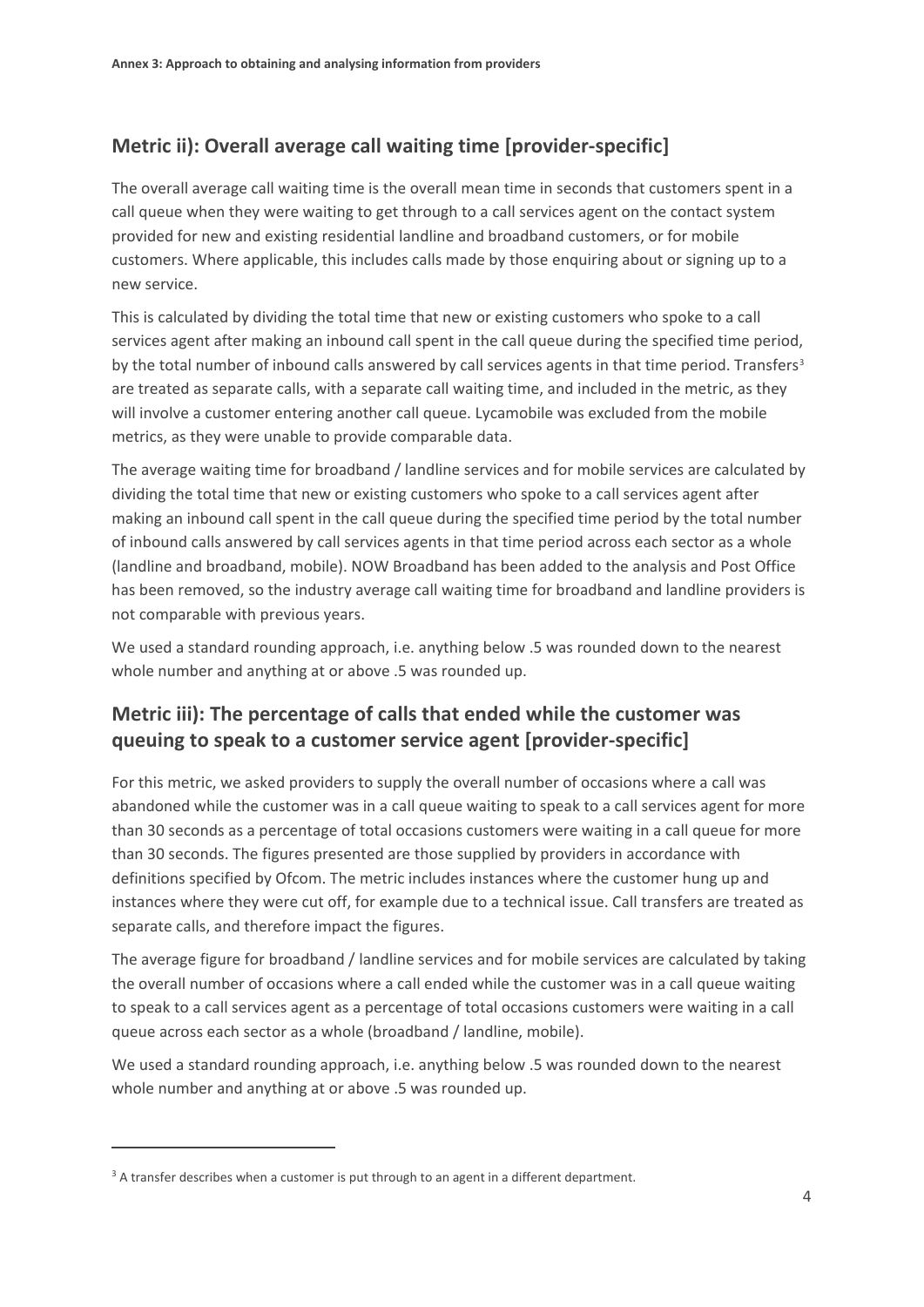Lycamobile, O2, Tesco Mobile, and Virgin Mobile were excluded from the mobile metrics, as they were unable to exclude calls where the customer waited less than 30 seconds. TalkTalk and Virgin Media were excluded from the broadband / landline metrics for the same reason. Instead, where possible, we have provided information on whether these providers reported better or worse levels of call abandonment compared with 2020. Three was also excluded from the mobile data as it was unable to exclude calls abandoned immediately after a pre-recorded IVR message and we were also not able to compare its data with last years as the methodology used has changed. NOW Broadband has been added to the analysis this year, so the industry average abandonment rate for broadband / landline providers is not comparable with previous years.

#### **Metric iv): Complaints as a proportion of subscribers [provider-specific]**

We calculate and publish the number of complaints we receive about providers as a proportion of their relevant subscriber base, to compare the performance of providers and to help ensure the data is more meaningful for consumers.

To calculate complaints per 100,000 subscribers, we use the quarterly residential subscriber figures that telecoms providers report to Ofcom.

In instances, where the difference between providers' performance in terms of complaints per 100,000 subscribers is less than one, we consider their performances as equivalent.

As an additional data point against which to measure the performance of each provider, we include an industry average line of complaints per 100,000 customers. This average, as with the individual providers' complaints, uses the quarterly residential subscriber figures. We do not incorporate complaints about or subscribers to smaller providers with a market share consistently lower than 1.5%. Providers that had 1.5% market share for only part of 2021 were not included in the analysis.

Due to change in the operators included in the analysis (namely the exclusion of Post Office), the industry average is not comparable with the previous year.

# **Provisioning metrics (landline and broadband services)**

To publish a comparative overview of the experience of obtaining a new landline or broadband service, we asked providers to supply data on every order for residential landline and/or broadband service that was completed in 2021. Orders that were placed but subsequently cancelled by the provider or customer were excluded.

For each order, we asked providers to supply the following information:

- The date on which the customer placed an order.
- "Date 1": the first committed date the provider agreed with the customer that the service would be provided on, or, if the customer requests a change to Date 1 or Date 2, the date subsequently agreed with the customer.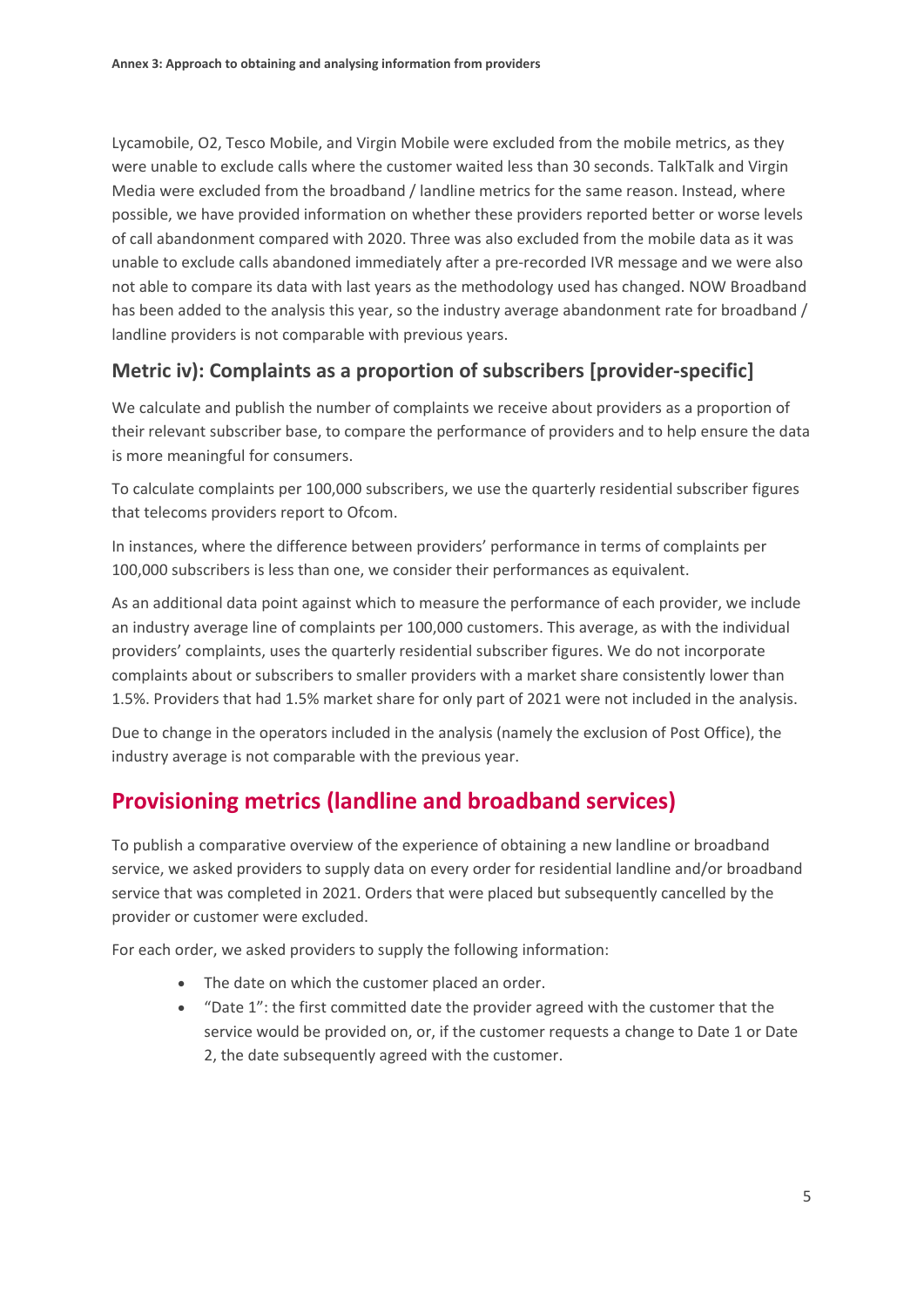- "Date 2": if the provider requests a change to the date on which it had agreed that the ordered service would be delivered and working on, then Date 2 will be the new date that the provider agrees with the customer that the service will be provided on.<sup>[4](#page-5-0)</sup>
- Counters for how many times the provider and/or the customer changed the activation date.
- "Customer Service Activation Date": The date on which the provider considers the service to be delivered and working.
- The type of order, for example, whether it was a new provide or a change to existing service (regrade) or if the customer had moved home and stayed with the same provider.
- The type of service being provided (landline, broadband or both).
- The type of product being provided (e.g. ADSL, fibre-to-the-cabinet, full fibre, cable).
- The postcode for the address at which the service was provided.

In analysing the data, we excluded:

- any orders where the service activation date preceded the date the order was placed;
- any orders where Date 1 or Date 2 preceded the date the order was placed; and
- any orders that were not completed in 2021.

The orders that were removed accounted for less than 1% of the overall dataset.

All relevant metrics calculated using this provisioning data are measured in calendar days, not working days and we have rounded up to the nearest full day.

## **Metric v): Proportion of provisioning orders completed by the agreed date [provider-specific]**

Using Date 1 and Date 2 we calculated the proportion of times that these dates did not match with the customer service activation date at an industry and provider level.

### **Metric vi): Average time taken to complete a landline and / or a broadband order [provider-specific]**

To calculate this metric, we calculated the median average difference between (a) the date the order was placed and (b) the date that the service was activated

# **Metric vii): Average time taken to complete a landline and / or broadband order, by provisioning event [provider-specific]**

To calculate this metric, we calculated the median average difference between (a) the date the order was placed and (b) the date that the service was activated. This was calculated separately across providers.

<span id="page-5-0"></span><sup>4</sup> If, on the day the service is due to be provided, the provider requests a further date change, this should not be recorded as a new Date 2.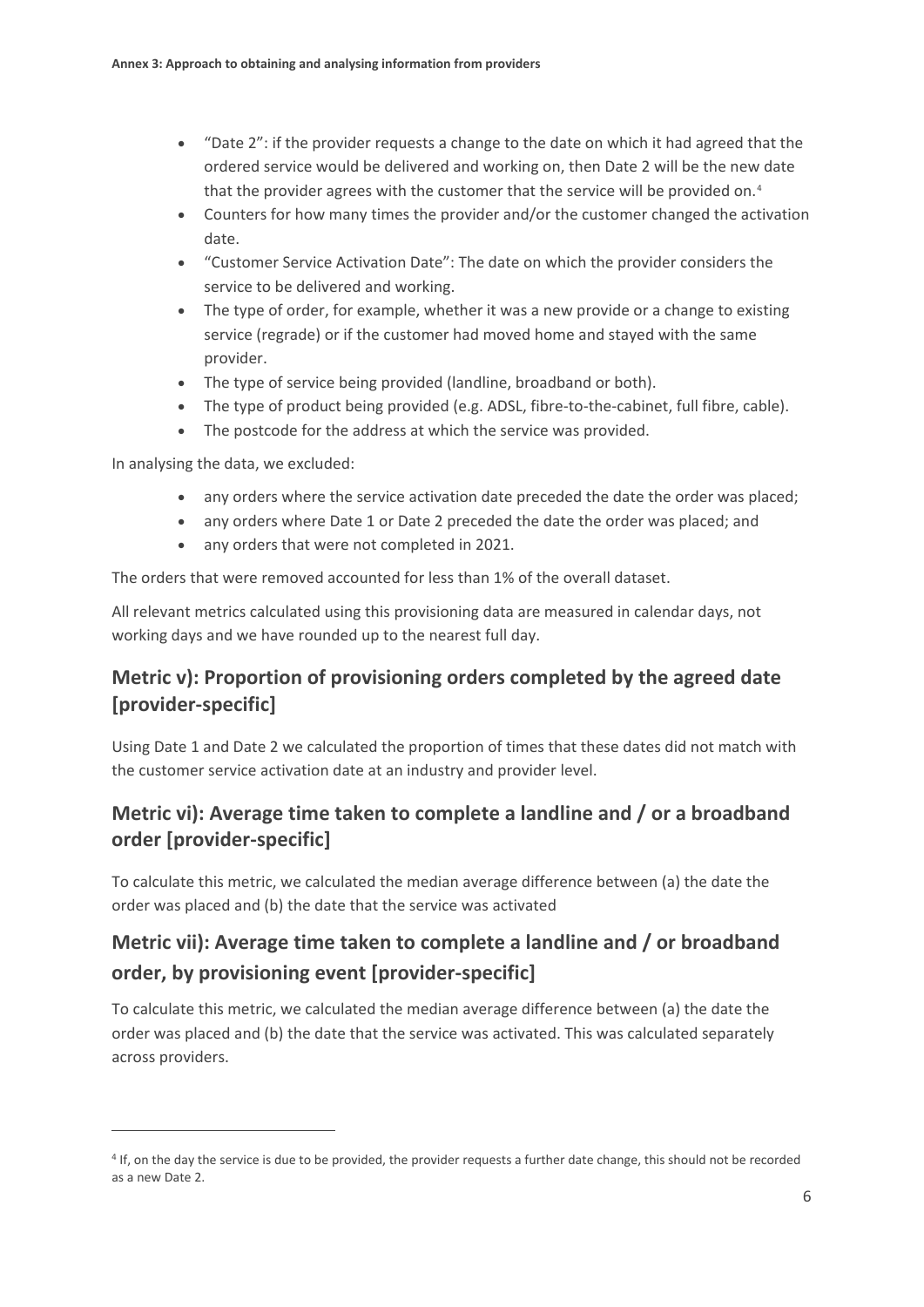This was further segmented by using the "type of order field", to provide a view of volumes and average days based on the type of provisioning event.

## **Metric viii) Average time taken to complete a landline and / or broadband order by technology delivered [aggregate]**

To calculate this metric, we calculated the median average difference between (a) the date the order was placed and (b) the date that the service was activated.

This was further segmented by using the "technology of order field", to provide a view of the type of technology for the provisioning event. To provide a more consumer friendly approach, we have reflected the language used in consumer marketing for services to a new customer (ADSL, FTTC, full fibre, cable) when reporting on 2021 data.

# **Fault metrics (landline and broadband services)**

We asked providers to submit data on both the volume of faults reported to them by customers and the time taken for their resolution. In this section we describe the specific data that was requested, along with the definitions used to ensure that information was consistent and comparable between providers.

### **Metric ix): Reported faults per 1000 customers per month [provider-specific]**

We asked providers to submit data on all faults that were registered to them by a customer using any contact means made available for this purpose (such as telephone or email). A 'fault' relates to the functionality of the service taken by the customer, and specifically to where the performance of this functionality is considered by the customer to be below their expectations. It would not include general support enquires, such as advice on setting up a service or understanding features.

To compare the frequency of faults between providers, we asked providers to submit the number of faults that were, on resolution/closure, considered to have been in the customer domain (such as faulty in-home wiring).

#### **Metric x): Cause of fault by responsibility [aggregate]**

Using the data outlined for Metric ix), we calculated the proportion of faults which lay in the customer domain as a proportion of all faults.

#### **Metric xi) to xiii): Total Loss of Service Faults**

This section applies to the following metrics

xi) Time to repair Total Loss of Service faults (median time and distribution of time) [provider-specific].

xii) Time to repair Total Loss of Service faults when engineer was / was not required. [aggregate]

Please see notes under the charts for any providers excluded from the analysis.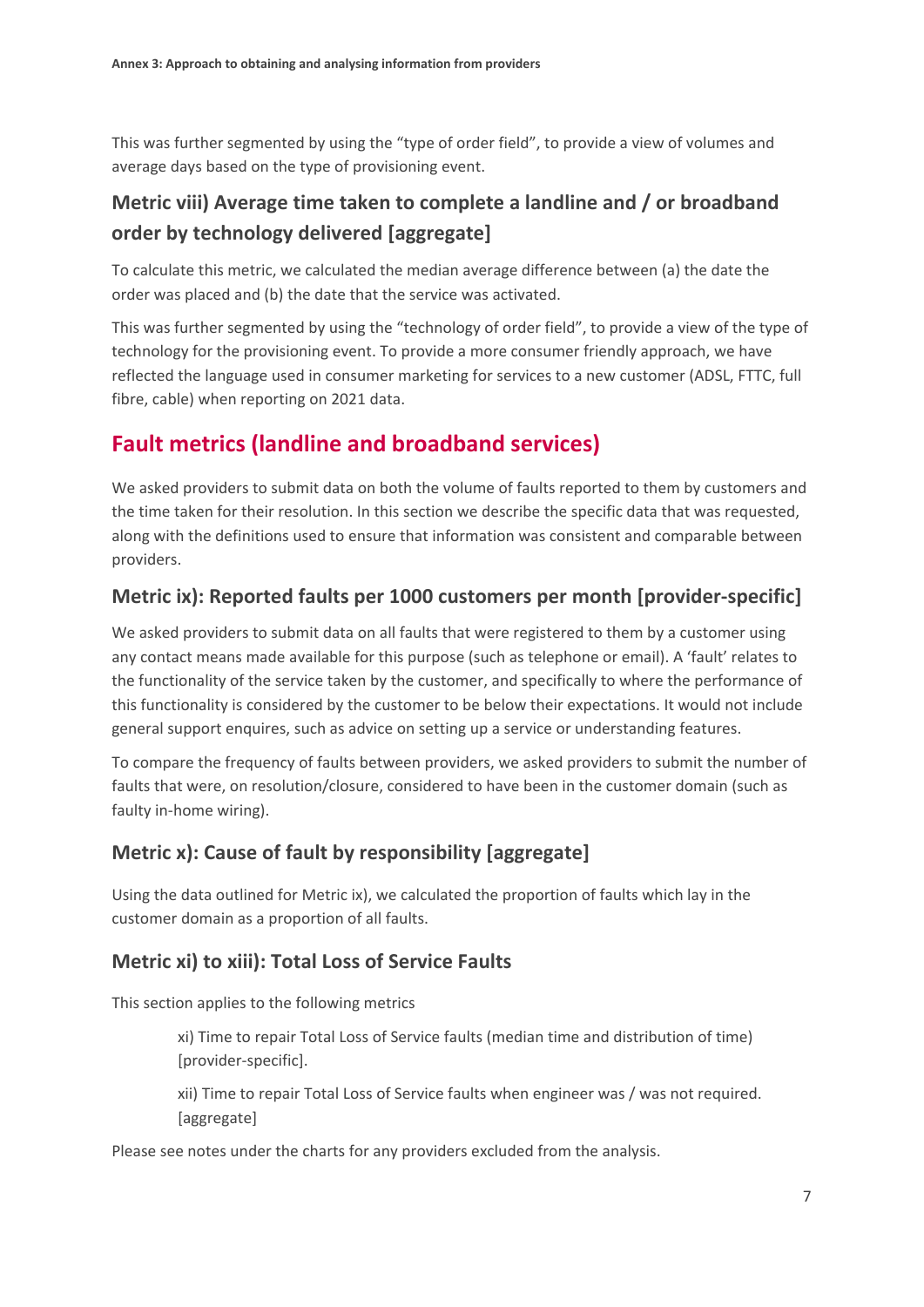To ensure a consistent comparison of fault repair times, providers were asked to submit fault resolution information relating to a subset of all faults: those in which there had been a total loss of service (TLOS). For landline services, this included failures such as the inability to call or be called, or in the event that a call can be made, one of the parties cannot hear the other. For broadband services, TLOS means not being able to access the public internet.

As the full extent of a fault may not be established until a fault has been investigated, faults are not classified as TLOS until after the fault has been resolved and categorised correctly. The onus is on the provider rather than the consumer to determine whether a fault has resulted in a total loss of service.

Intermittent faults or degradation in service are not classified as TLOS. Neither are issues resulting from provisioning of service or associated porting of numbers (e.g. for house moves).

The time taken to resolve the fault is critically dependent on the accurate recording of the opening and closure of faults. The opening of a fault is when the customer first contacts the provider to report an issue (so, for example, it is not when the issue is escalated to other departments or organisations for resolution). Fault closure is defined as when the provider considers the fault resolved. If the customer re-contacts the provider regarding the same fault within 48 hours, then the fault remains open until further action is taken, and this is recorded against the fault.

For each Total Loss of Service fault we ask providers to submit the following information:

- Date that the fault ultimately determined to be total loss of service, was first reported by the customer.
- Service (landline and/or broadband) and service detail (ADSL, FTTP etc).
- Postcode.
- Whether an engineer visit was required (even if the engineer was not required to attend the premises).
- Outcome (for example, whether the fault was found to be the responsibility of the provider).
- Whether the customer re-contacted the provider at least once within 48 hours following initial closure.
- Final date of fault closure.

The calculation of repair times is in days (date of fault closure from the date of fault reporting). When providers submit times as well as dates, we disregard the time. In that way a fault reported late one evening and fixed early the next morning would be recorded as resolved within 1 day. This is to be consistent with those providers that simply report dates for fault reporting/closure.

To ensure consistency, we did not require providers to receive positive confirmation from the customer that a fault had been resolved and specified that they must not keep the fault 'open' for arbitrary periods of time. Providers could continue their own practices regarding customer engagement and contact, but for reporting purposes providers should not have included arbitrarily added dates or extra time to the closure date to allow a window for monitoring or feedback purposes.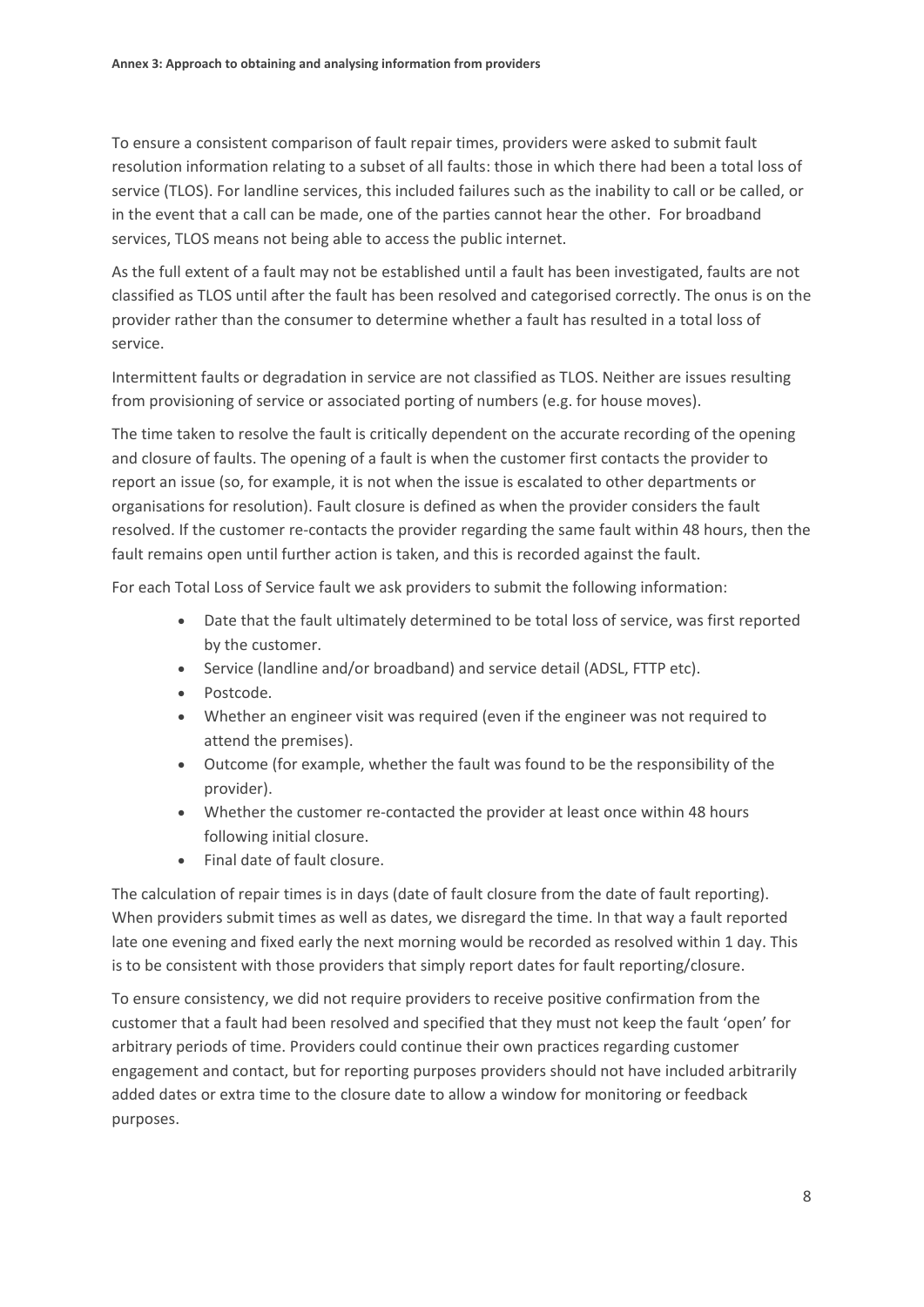The definitions and information that are used for service quality activity have been established to ensure that consistent and comparable data can be obtained.

For each of these Total Loss of Service metrics the report uses the median rather than the mean as the measure of the average to reduce the impact of outliers in the data. In each table of supplier level data the Industry Average is calculated using the data provided by the suppliers included in that table.

#### **Metric xiii): Proportion of re-contacts within 48 hours [provider-specific]**

As noted above, where there was a Total Loss of Service the providers reported to us whether or not the fault, once repaired, was reopened by the customer within 48 hours. This metric was calculated using the relevant flag and dividing the total number of incidents in which there was at least one recontact by the total number of incidents.

## **Missed appointments (landline and broadband services)**

#### **Metric xiv): The percentage of appointments missed, provisioning and repairs combined [provider-specific]**

Ofcom requested that each broadband and landline provider supply the total number of repair and provisioning appointments that were booked, the total number that were missed, and the total number that were missed due to a customer for each month in 2021. Key definitions were as follows:

- a) Provisioning appointments were defined as appointments for the provision of a residential landline and/or broadband service that has been made with a customer, and that requires a visit to the customer's premises by an engineer or technician.<sup>[5](#page-8-0)</sup>
- b) Repair appointments were defined as appointments for fault repair to a residential landline and/or broadband service that has been made with a customer, and that requires a visit to the customer's premises by an engineer or technician.
- c) A 'missed appointment' was defined as an instance where an appointment is not kept, even if the appointment takes place on the same day outside of the agreed slot with the customer. If an appointment was rearranged prior to the calendar day on which it was originally agreed to take place, we specified that it should not be reported as 'missed' for our purposes. Vodafone was unable to provide complete data on its level of missed appointments so is not reported or included in the industry average for this metric.

## **Automatic compensation (landline and broadband services)**

Ofcom requested information on the automatic compensation scheme under section 135 of the Communications Act 2003 from BT, EE, Hyperoptic, Sky, TalkTalk, Utility Warehouse, Virgin Media,

<span id="page-8-0"></span> $5$  These are referred to as installation appointments in the report.